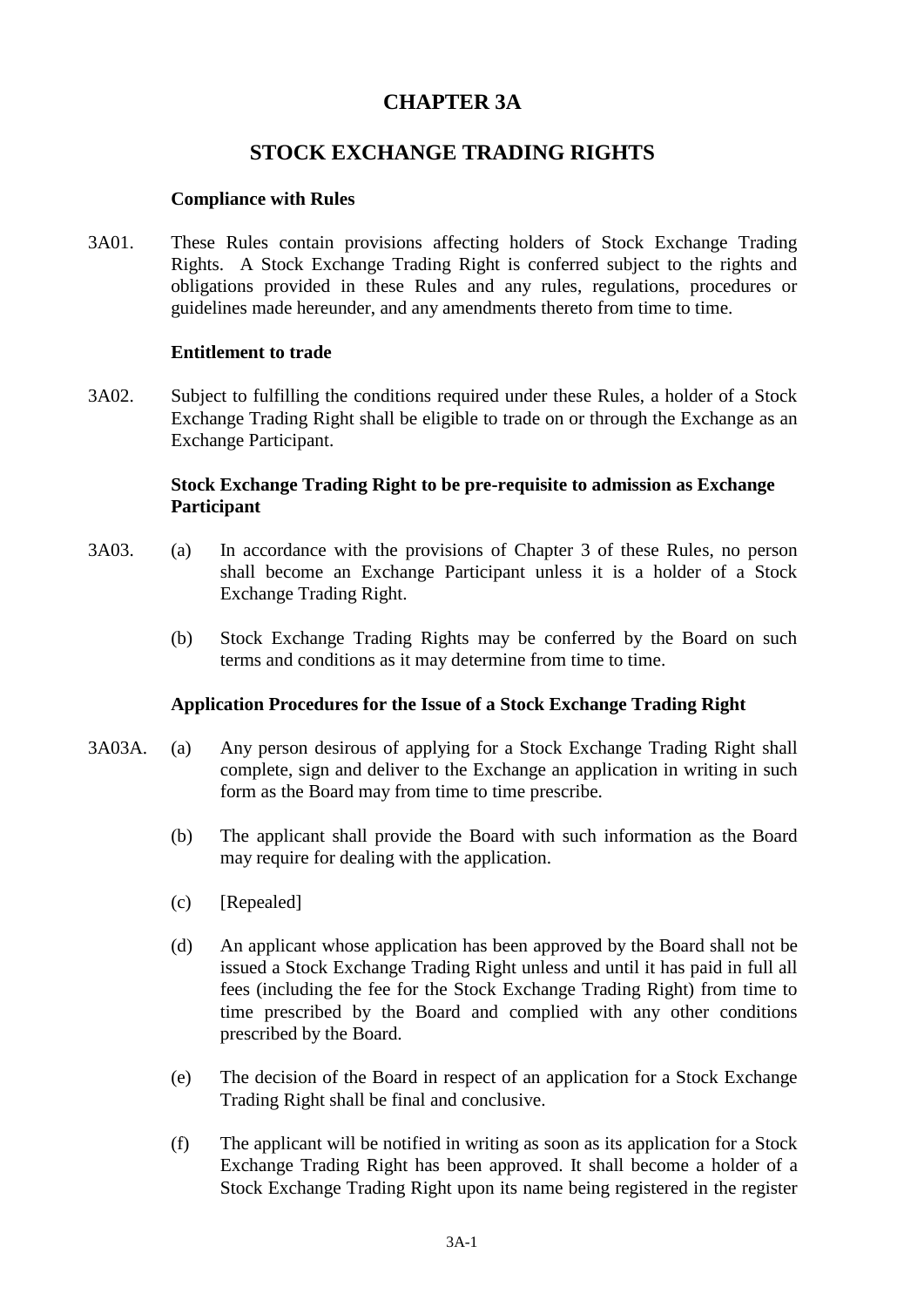of holders of Stock Exchange Trading Rights.

- (g) The applicant will be notified in writing if its application for a Stock Exchange Trading Right has not been approved.
- (h) Unless the applicant is already an Exchange Participant, the applicant must simultaneously upon the issue of a Stock Exchange Trading Right become an Exchange Participant.

### **Payment of Subscription**

3A04. All holders of Stock Exchange Trading Rights shall be liable to pay monthly subscription or other fees and charges and determined by the Exchange from time to time provided that holders of Stock Exchange Trading Rights which are Exchange Participants shall only be liable to pay the monthly subscription applicable to Exchange Participants.

### **Stock Exchange Trading Rights**

3A05. All holders of Stock Exchange Trading Rights are bound to observe the provisions relating to the subsistence and non-transferability of Stock Exchange Trading Rights stated in Chapter 3 of these Rules.

### **Suspension of Trading Rights**

3A06. The Stock Exchange Trading Right held by a person may be suspended under the provisions of these Rules.

#### **Disciplinary Matters**

- 3A07. A holder of a Stock Exchange Trading Right who in any manner contravenes these Rules, the Regulations, the Procedures, any conditions imposed on the approval of issue or transfer of a Stock Exchange Trading Right or any other requirements imposed on a holder of a Stock Exchange Trading Right may be liable to disciplinary proceedings. The disciplinary proceedings and the disciplinary powers that may be exercised against Exchange Participants set forth in Chapter 7 of these Rules shall mutatis mutandis apply to disciplinary proceedings and disciplinary powers that may be instituted or exercised against a holder of a Stock Exchange Trading Right.
- 3A08. The Board may exercise any of the following disciplinary powers against a holder of a Stock Exchange Trading Right :
	- (a) to impose a fine;
	- (b) to censure and direct whether if so in what manner such censure shall be published;
	- (c) to revoke his or its Stock Exchange Trading Right as set forth in Rule 3A11;
	- (d) [Repealed]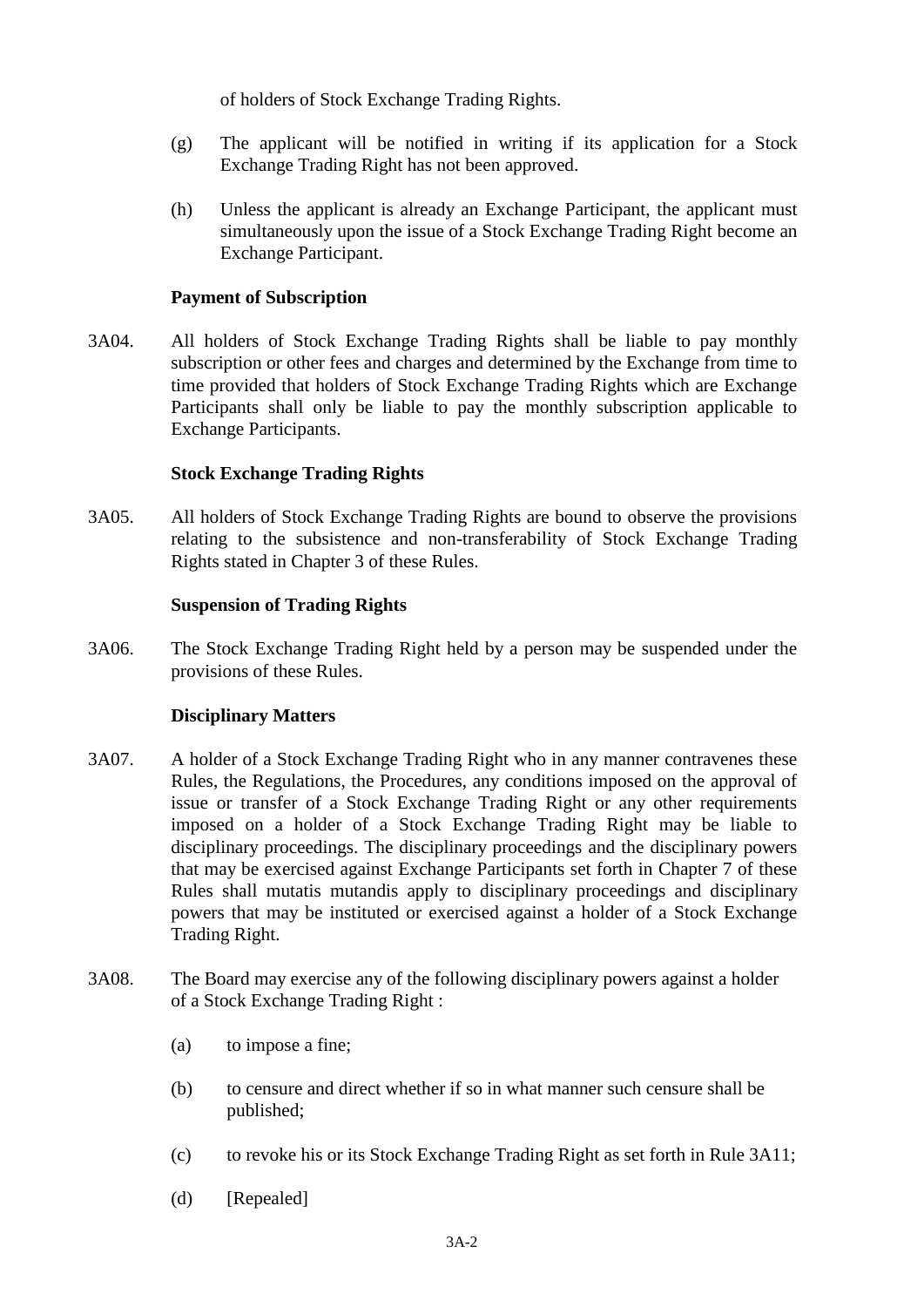- (e) to suspend or revoke his or its Stock Exchange Trading Right.
- 3A09. A holder of a Stock Exchange Trading Right shall remain bound by these Rules and the Disciplinary Procedures notwithstanding any disciplinary proceedings being instituted against him or it, any conditions being imposed upon him or it or any of his or its rights being suspended.
- 3A10. The Exchange, a recognized exchange controller which is the controller of the Exchange, their officers, directors, employees, agents or representatives or any other person or entity associated with them shall have no liability whatsoever for any losses, damages, claims, legal costs or other expenses that a holder of a Stock Exchange Trading Right may suffer or incur, whether directly or indirectly (including any loss of profit or any damage or reputation) by reason of any disciplinary proceedings instituted or disciplinary measures taken pursuant to these Rules.

### **Revocation of Trading Rights**

3A11. If an Exchange Participant is expelled for any reason, the Exchange may revoke the Stock Exchange Trading Rights of the Exchange Participant subject to the provisions of Chapter 7 in these Rules.

### **Liability to contribute**

3A12. The repealed Securities Ordinance requires the Exchange to make a contribution in respect of every holder of a Stock Exchange Trading Right towards the Compensation Fund. A holder of a Stock Exchange Trading Right shall be liable to make contributions in accordance with the provisions of Chapter 12 in these Rules. The contribution or security required and the limit of compensation payable under Chapter 9 by an Exchange Participant shall be construed by reference to the number of Stock Exchange Trading Rights held, as described in details in Chapter 9.

#### **Relinquishment of Stock Exchange Trading Right**

- 3A13. (a) A holder of a Stock Exchange Trading Right may, without affecting existing rights or obligations which have accrued and subject to these Rules, at any time relinquish his or its Stock Exchange Trading Right without penalty or compensation whereupon his or its name shall be removed from the register of holders of Stock Exchange Trading Rights.
	- (b) Notwithstanding Rule 3A13(a), the holder of the Stock Exchange Trading Right whose tender has been selected under a Tender Process shall relinquish its Stock Exchange Trading Right within six months from the date of the notice of acceptance of the tender issued by the Exchange and in accordance with the procedures as from time to time determined by the Exchange. Any payment due to the holder of Stock Exchange Trading Right will be made by the Exchange as soon as practicable after he or it has relinquished his or its Stock Exchange Trading Right.
	- (c) The holder of the Stock Exchange Trading Right shall be deemed to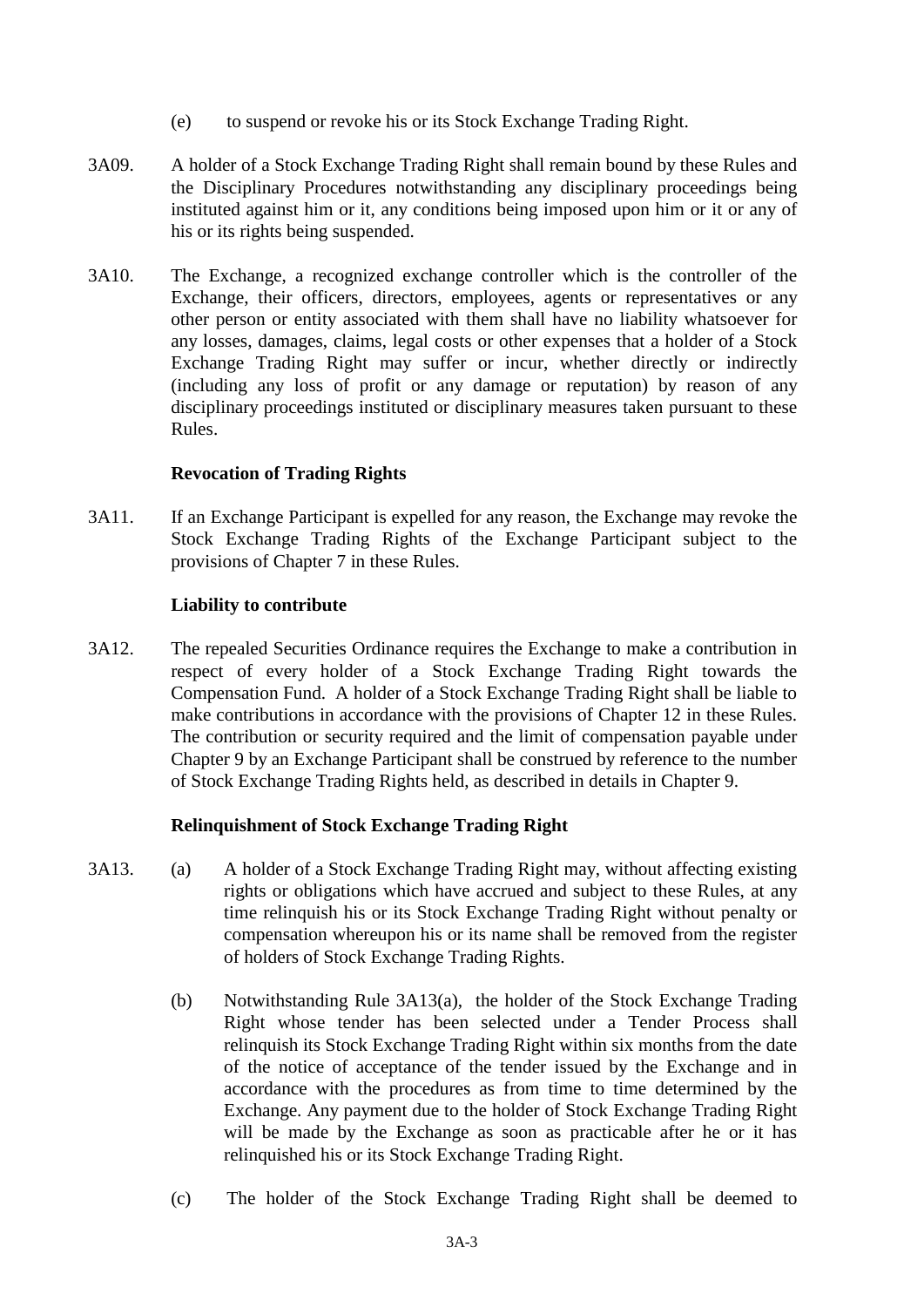relinquish his or its Stock Exchange Trading Right at the expiry of six months under Rule 3A13(b) and whereupon the holder of the Stock Exchange Trading Right shall be removed from the register of holders of Stock Exchange Trading Rights.

- 3A13A. (a) Notwithstanding Rule 3A13, a corporate holder of a Stock Exchange Trading Right which intends to re-organize its business of dealing in securities by having that business being conducted under one single entity together with that of the business of dealing in futures contracts or any similar re-organization may, at any time and subject to such conditions from time to time prescribed by the Exchange, apply to relinquish its Stock Exchange Trading Right to such entity which shall be a company within its own group of companies.
	- (b) For the purposes of Rule 3A13A(a), the holder of the Stock Exchange Trading Right shall complete, sign and deliver to the Exchange an application in writing in such form as the Board may from time to time prescribe to relinquish its Stock Exchange Trading Right and to nominate a company within its own group of companies to take up a new Stock Exchange Trading Right to be issued by the Exchange if its application to relinquish its Stock Exchange Trading Right under Rule 3A13A(a) is approved by the Board. The company so nominated by the holder of the Stock Exchange Trading Right shall simultaneously apply to become an Exchange Participant (if it is not already an Exchange Participant) in accordance with these Rules. Upon the issue of a Stock Exchange Trading Right to the company so nominated, it shall simultaneously become an Exchange Participant.
	- (c) The Board may, if it approves the application of the holder of the Stock Exchange Trading Right to relinquish the Stock Exchange Trading Right and the application of the company nominated to take up the Stock Exchange Trading Right to become an Exchange Participant, issue a new Stock Exchange Trading Right to the company nominated subject to the payment in full of all the fees and charges from time to time prescribed by the Board in relation to the relinquishment and issue of the Stock Exchange Trading Right and to the compliance of all conditions prescribed by the Board in relation to such applications.
	- (d) The holder of the Stock Exchange Trading Right shall be deemed to relinquish its Stock Exchange Trading Right when the new Stock Exchange Trading Right is issued to the company so nominated and whereupon its name shall be removed from the register of holders of Stock Exchange Trading Rights.
	- (e) The decision of the Board in respect of an application to relinquish a Stock Exchange Trading Right under Rule 3A13A shall be final and conclusive.
- 3A14. No person may relinquish his or its Stock Exchange Trading Right except with the prior written approval of the Board which may be given subject to any conditions the Board thinks fit. Pending such approval, these Rules shall continue to bind any holder of a Stock Exchange Trading Right which has given notice of relinquishment